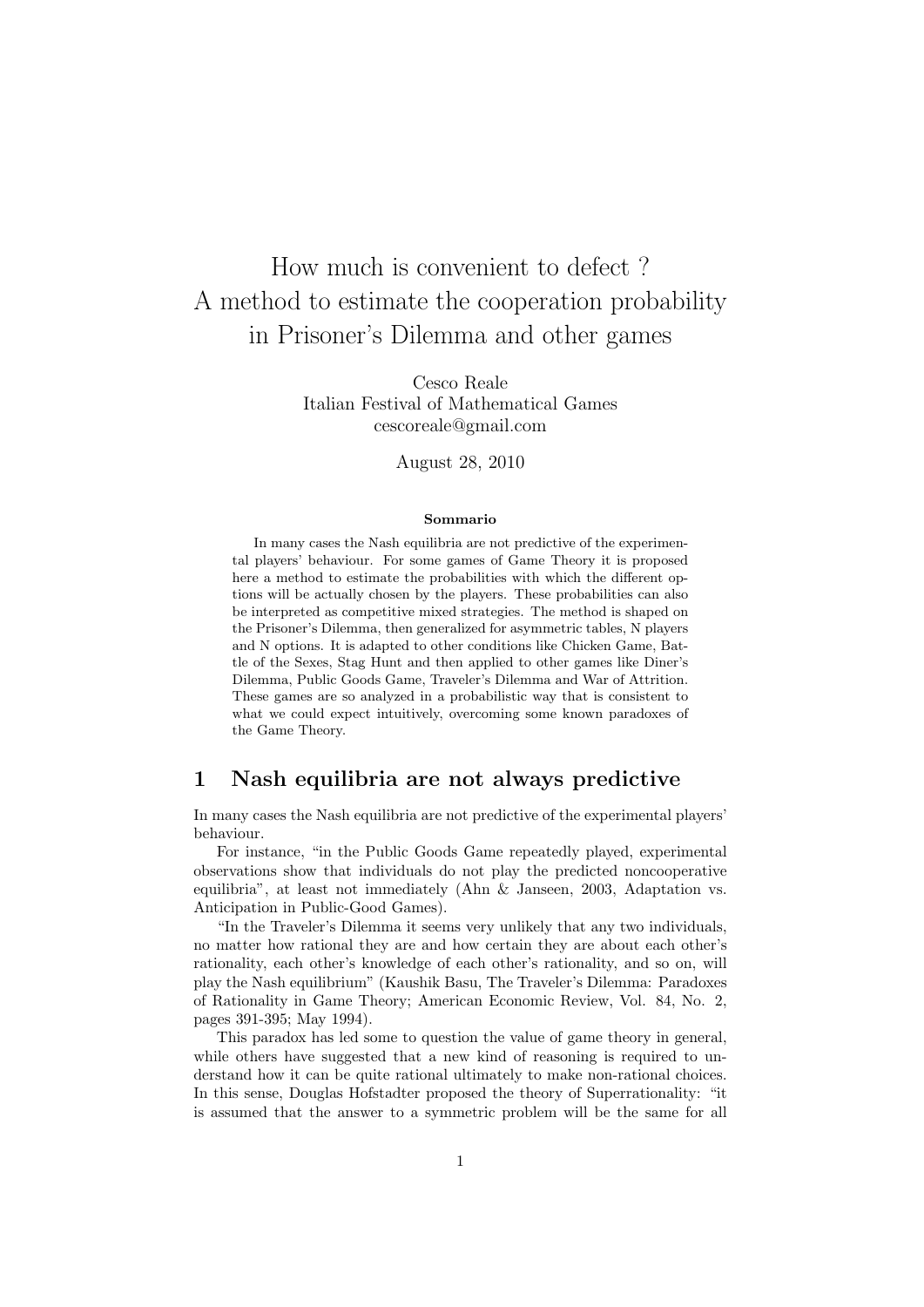the superrational players. The strategy is found by maximizing the payoff to each player, assuming that they all use the same strategy. In the Prisoner's Dilemma two superrational players, each knowing that the other is also a superrational player, will cooperate" (Wikipedia, ref. Douglas R. Hofstadter, 1985, Metamagical Themas, Basic Books).

I will try to quantify this concept, trying to associate to each option a probability that estimates how many players will actually choose that option. This probability could suggest how much that option is convenient, depending on the given parameters of the game. These estimated probabilities could also be interpreted as competitive mixed strategies adopted by the players; given N options, players playing with mixed strategies will use a randomizing device, set to give the result "play option i" with probability  $p_i$ , where  $i \in \mathbb{N}, 1 \leq i \leq N$ . Only the competitive case and not the cooperative ones will be analyzed.

This study was actually born from a practical need, i.e. preparing some equilibrated bimatrixes (more simply we will call them "tables") for a game of mathematics and diplomacy, based on the Prisoner's Dilemma. We will speak about it after presenting the proposed model.

# 2 Prisoner's Dilemma, other games and Hofstadter's Superrationality

The Prisoner's Dilemma was originally framed by Merrill Flood and Melvin Dresher working at RAND Corporation in 1950. Albert W. Tucker formalized the game with prison sentence payoffs and gave it the prisoner's dilemma name (Poundstone, 1992). A classic example of the prisoner's dilemma is presented as follows.

Two suspects are arrested by the police. The police have insufficient evidence for a conviction, and, having separated the prisoners, visit each of them to offer the same deal. If one testifies for the prosecution against the other (defects) and the other remains silent (cooperates), the defector goes free and the silent accomplice receives the full 10-year sentence. If both remain silent, both prisoners are sentenced to only six months in jail for a minor charge. If each betrays the other, each receives a five-year sentence. Each prisoner must choose to betray the other or to remain silent and each one is assured that the other would not know about the betrayal before the end of the investigation. Both care much more about their personal freedom than about the welfare of their accomplice. (Source: Wikipedia).

We will consider a table of Prisoner's Dilemma, where instead of jail years to minimize there are money prizes to maximize; given  $a, b, c, d \in \mathbb{R}$ , we define the table  $(a, b, c, d)$  in the following way: if both players cooperate, both receive  $b$ ; if both defect, both receive  $c$ ; if one defects and the other cooperates, the first receives a and the second d. Often these values are indicated with  $T, R, P, S$ , but in this document we prefer call them  $a, b, c, d$  for several reasons, among them the fact that we will deal with another  $p$  indicating a probability.

In the rest of the document we will analyze several conditions, sometimes they are studied in the literature as a specific game, with a specific name:

$$
1.1) \quad a > b > c, d
$$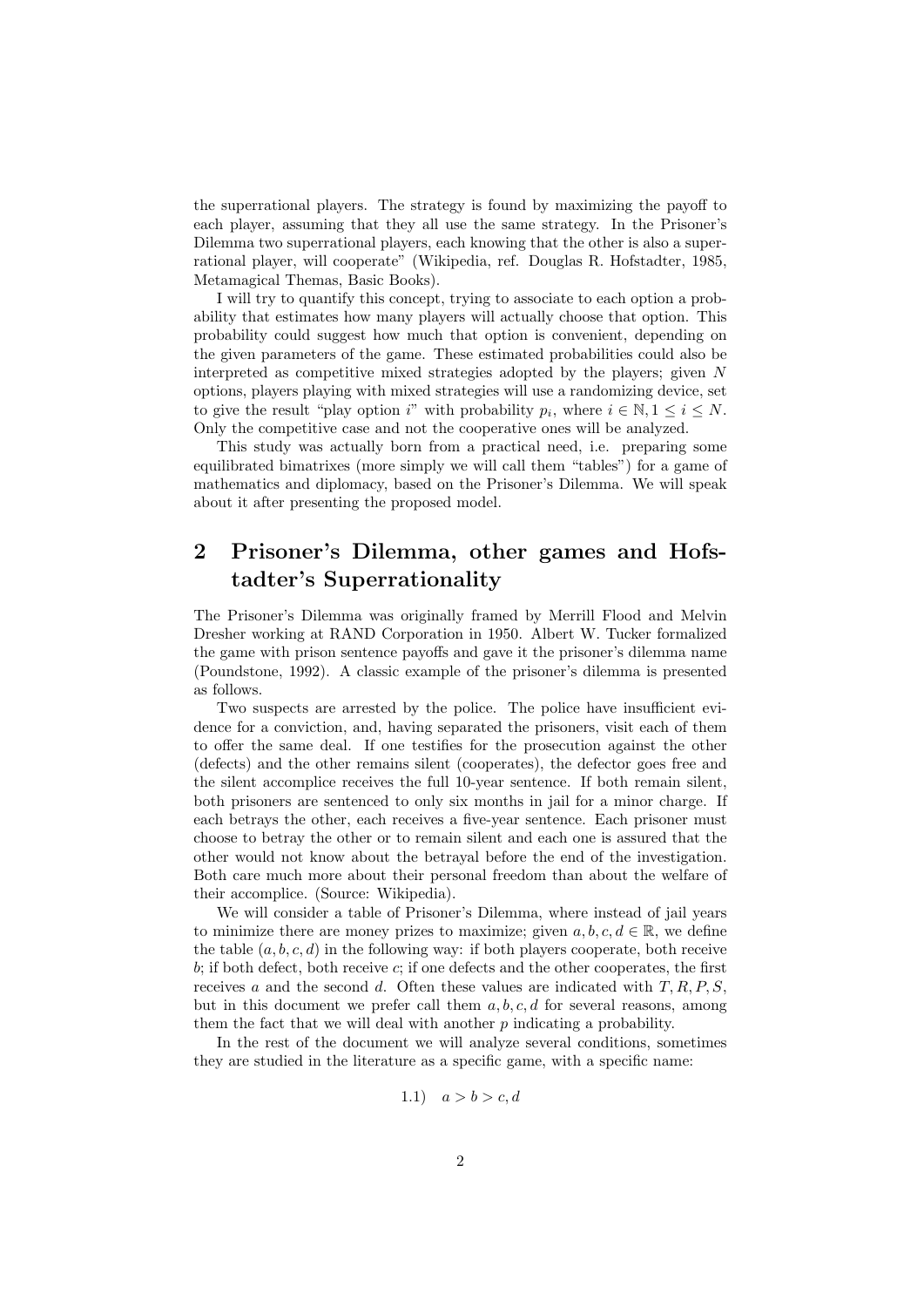In the Prisoner's Dilemma  $c > d$ :

$$
1.2) \quad a > b > c > d
$$

while in the Chicken Game  $b > d \geq c$ :

$$
1.3) \quad a > b > d \geq c
$$

In the Battle of the Sexes:

$$
1.4) \quad a > d > c \ge b
$$

In the Stag Hunt:

$$
1.5) \quad b > a > c > d
$$

We will also study an anomalous case, that we will call the Translators (see later):

#### 1.6)  $a > c \ge b > d$

We will start from the following remark: in a table  $(a, b, c, d)$  like  $(100, 51,$ 50, 0)  $b-c$  is so small comparing to  $a-b$  and  $c-d$  that each player will probably defect, according to the Nash equilibrium. Instead, in a table like (101, 100, 1, 0), like that one analyzed by Hofstadter for his Theory of Superrationality, the advantages of defection  $a - b$  and  $c - d$  are so small that is almost not worth the risk to come out with (1, 1) instead (100, 100), and so each player will tend more to cooperation than to defection.

Now, we will analyze the following situation. We have a large number of rational players that are going to play one time the Prisoner's Dilemma; they are divided in pairs and every pair plays with the same table  $(a, b, c, d)$ ; we will try to find a probability p that could estimate how many players will cooperate, consistently with the previous considerations. We set  $q = 1-p$ , as the defection probability. So  $\forall a, b, c, d \in \mathbb{R}$  respecting the condition 1.2) we would like to find a  $0 < p < 1$ , reaching  $p = 0$  only in the limit case  $b \leq c$ , and  $p = 1$ only in the limit case:  $a \leq b$  and  $c \leq d$ . If we suppose that the players are adopting mixed strategies with different cooperation probabilities  $p_i$ , this  $p$  will also represent the average of these  $p_i$ . This estimation should depend only on the given parameters  $(a, b, c, d)$ , and not on the history of the game, that's why we are not going to consider iterated games, Fictitious Play or Evolutionary Stable Strategies.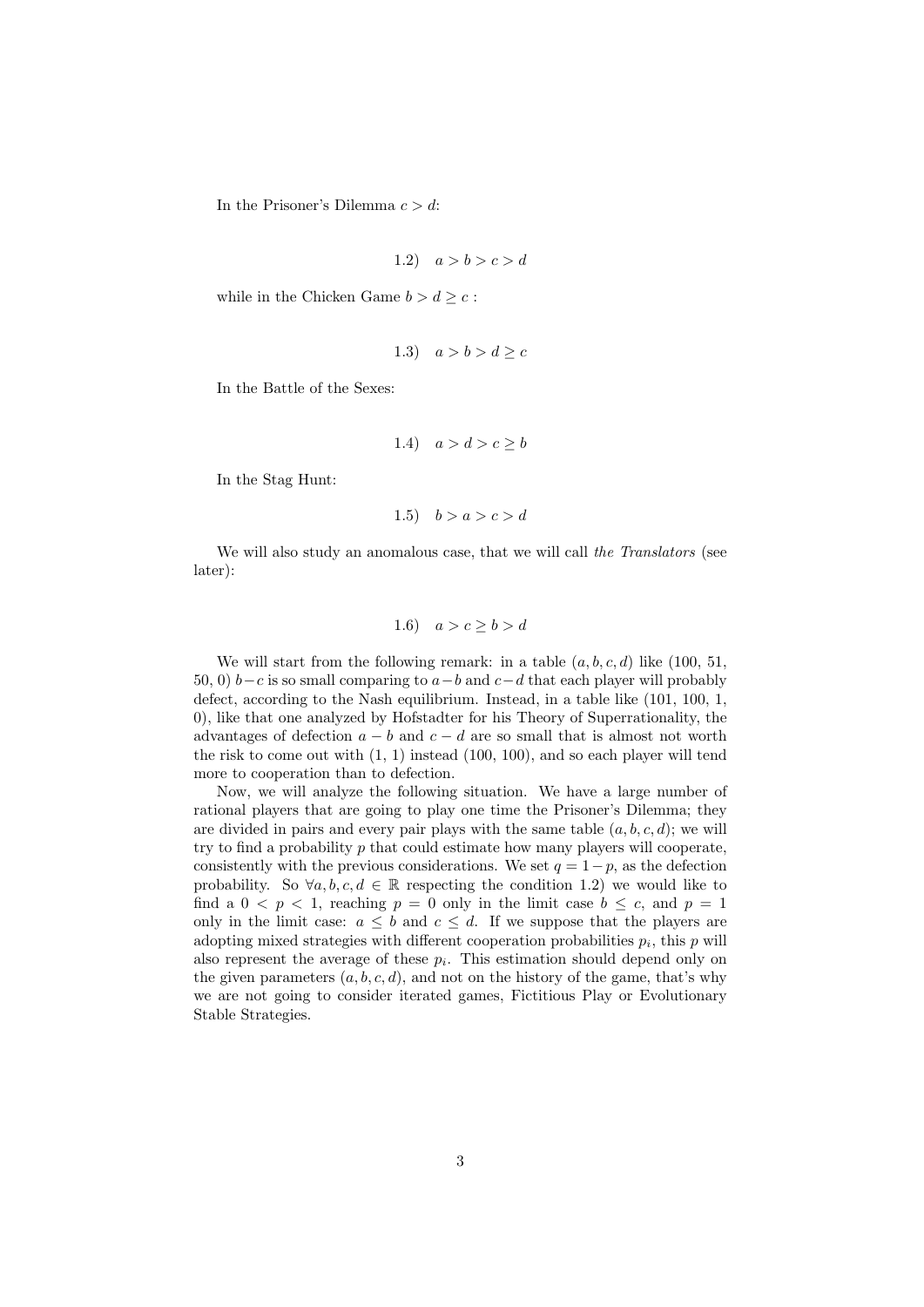### 3 Maximin criterion

- 4 Maximization of expected payoff
- 5 Maximization of expected payoff, given the opponent cooperation probability

## 6 The proposed estimation of the cooperation probability

Let us examine a fourth way. Under the condition 1.2)  $(a > b > c > d)$ , we try to think the possible behaviour of a generical player X playing against a generical player Y. We can assume that the probability  $p_x$  that s/he will cooperate is proportional to  $b-c$  (the benefit received by two cooperating players comparing with two defecting players), while the probability  $q_x$  that s/he will defect is proportional to  $p_y(a - b) + q_y(c - d)$  (the benefits received by player X defecting instead of cooperating, weighted according to the cooperation and defection probabilities of player Y). We could start our reasoning giving to  $p_y$ an arbitrary initial value  $0 \leq p_0 \leq 1$   $(q_0 = 1 - p_0)$ . Said  $b - c = \phi$  and  $p_0(a - b) + q_0(c - d) = \chi_0$ , the first estimation of  $p_x$  is  $p_1 = \phi/(\phi + \chi_0)$ . Now, using this first estimation of  $p_x$ , we can try to give a first estimation of  $p_y$ , considering that, consistently with the previous reasoning,  $p_y$  is proportional to  $\phi$  and  $q_y$  is proportional to  $p_1(a - b) + q_1(c - d) = \chi_1$ , so  $p_2 = \phi/(\phi + \chi_1)$ . We can continue this procedure giving a second estimation of  $p_x$ , then a second estimation of  $p_y$ , and so on. Said  $p(a - b) + q(c - d) = \chi$ , this recursive sequence  $p_i$ , independently from the starting point  $p_0$ , will tend to:  $p = \phi/(\phi + \chi)$ .

From there we obtain a second degree equation:

3) 
$$
p^2(a-b-c+d) + p(b-d) + (c-b) = 0
$$

with solution

4.1) 
$$
p = \frac{d-b \pm \sqrt{(b-d)^2 + 4(b-c)(a-b-c+d)}}{2(a-b-c+d)}
$$

with  $a - b - c + d \neq 0$ .

If  $a - b - c + d = 0$  from the 3) we have more simply

$$
4.2) \quad p = \frac{b-c}{a-c}
$$

For example, going back to what we have seen in paragraph 2, in the Hofstadter's table (101, 100, 1, 0) the 4.2) gives  $p = 99\%$ , and in the table (100, 51, 50, 0) the 4.1) gives  $p \approx 1.96\%$ ; these results are consistent with what we could expect intuitively.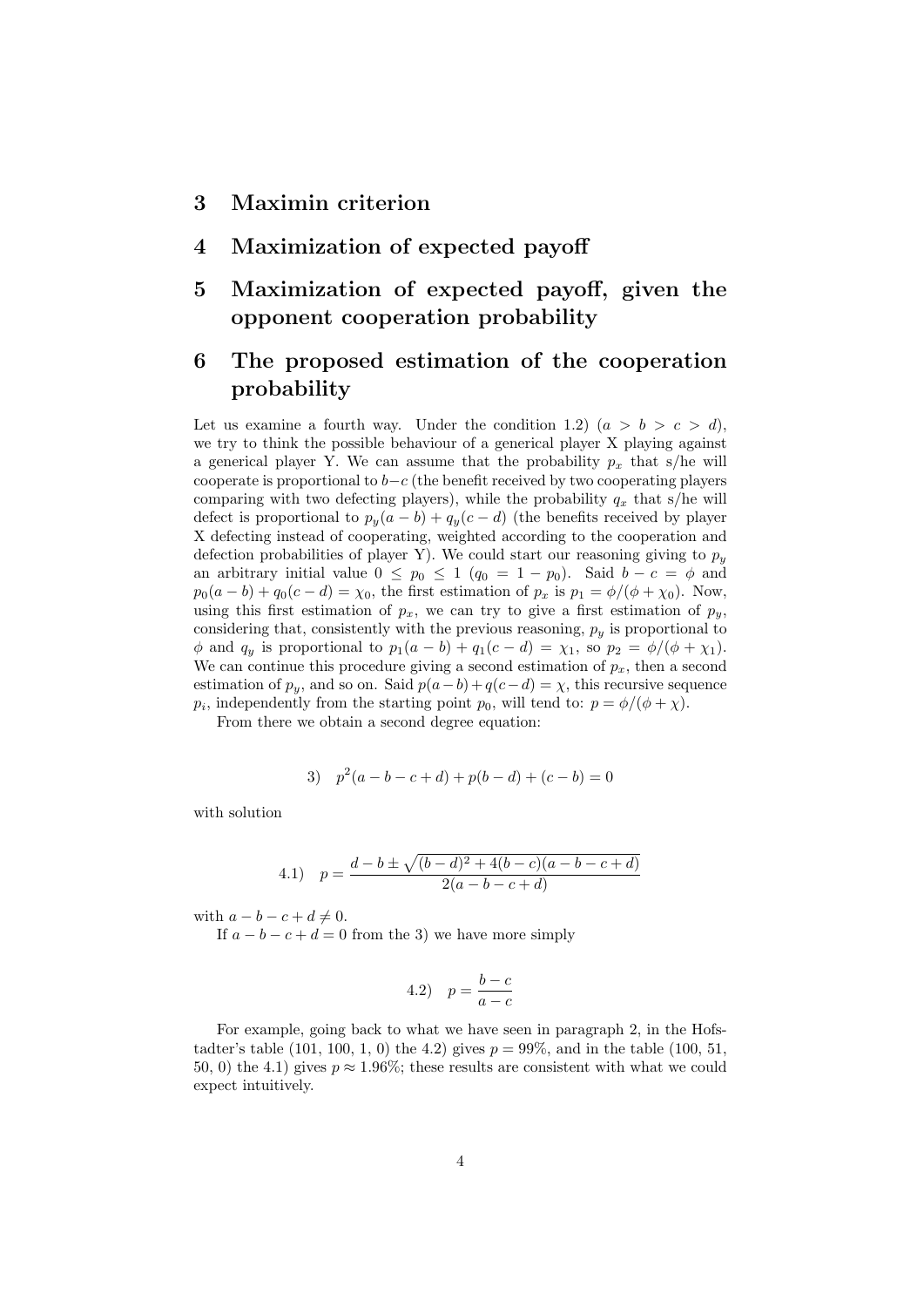#### 8 Equiprobability condition

#### 9 Prisoner's Dilemma with n players

#### 10 Prisonner's Dilemma with asymmetric tables

#### 11 Translators condition

We come back to the case for 2 players. We analyze some other conditions that we will find later in some applications and that are useful to define some boundaries of the proposed estimation.

We will examine first the condition 1.6)  $a > c > b > d$ , and we will call it "Translators".

## 12 Stag Hunt condition

An interesting case is the condition 1.5)  $b > a \geq c > d$ , called Stag Hunt. In "Discours sur l'origine de l'inégalité parmi les Hommes" (1754) Jean-Jacques Rousseau described a situation in which two individuals go out on a hunt: "Voilà comment les hommes purent insensiblement acquérir quelques idées grossières des engagements mutuels, et de l'avantage de les remplir mais seulement autant que pouvait l'exiger l'intérêt présent et sensible ; car la prévoyance n'était rien pour eux, et, loin de s'occuper d'un avenir éloigné, ils ne songeaient même pas au lendemain. S'agissait-il de prendre un cerf, chacun sentait bien qu'il devait pour cela garder fidèlement son poste ; mais si un lièvre venait à passer à la portée de l'un d'eux, il ne faut pas douter qu'il le poursuivit sans scrupule, et qu'avant atteint sa proie il ne se soucia fort peu de faire manquer la leur à ses compagnons". So, if both collaborate in hunting the stag, they both receive b, if both will hunt the less worthy hare both receive  $c (c < b)$ , if one hunts the hare while the other remains alone trying to hunt the stag, the first one receives  $a (b > a \geq c)$  and the second one receives  $d (d < c)$ . Here we have  $\phi = b - c + p(b - a)$  and  $\chi = q(c - d)$ . We could expect that under this condition should be always  $p = 1$ . The equation in this case can be expressed as:

10.1) 
$$
(p-1)(p - \frac{c-b}{-a+b-c+d}) = 0
$$

with  $-a + b - c + d \neq 0$ , therefore actually one root is always 1.

Say the second root  $r_2 = (c - b)/(-a + b - c + d)$ . If  $r_2 \ge 1$  the attractor of the recursive sequence for the set [0, 1] is 1, and so  $p = 1$ . If  $0 \le r_2 < 1$  we find

10.2) 
$$
0 \le \frac{b-c}{a-d} < 1/2
$$

In this case  $r_2$  is the attractor for the set [0, 1], and so  $p = r_2$ . This result could be unexpected, as  $a < b$ , but actually it is consistent with the problem: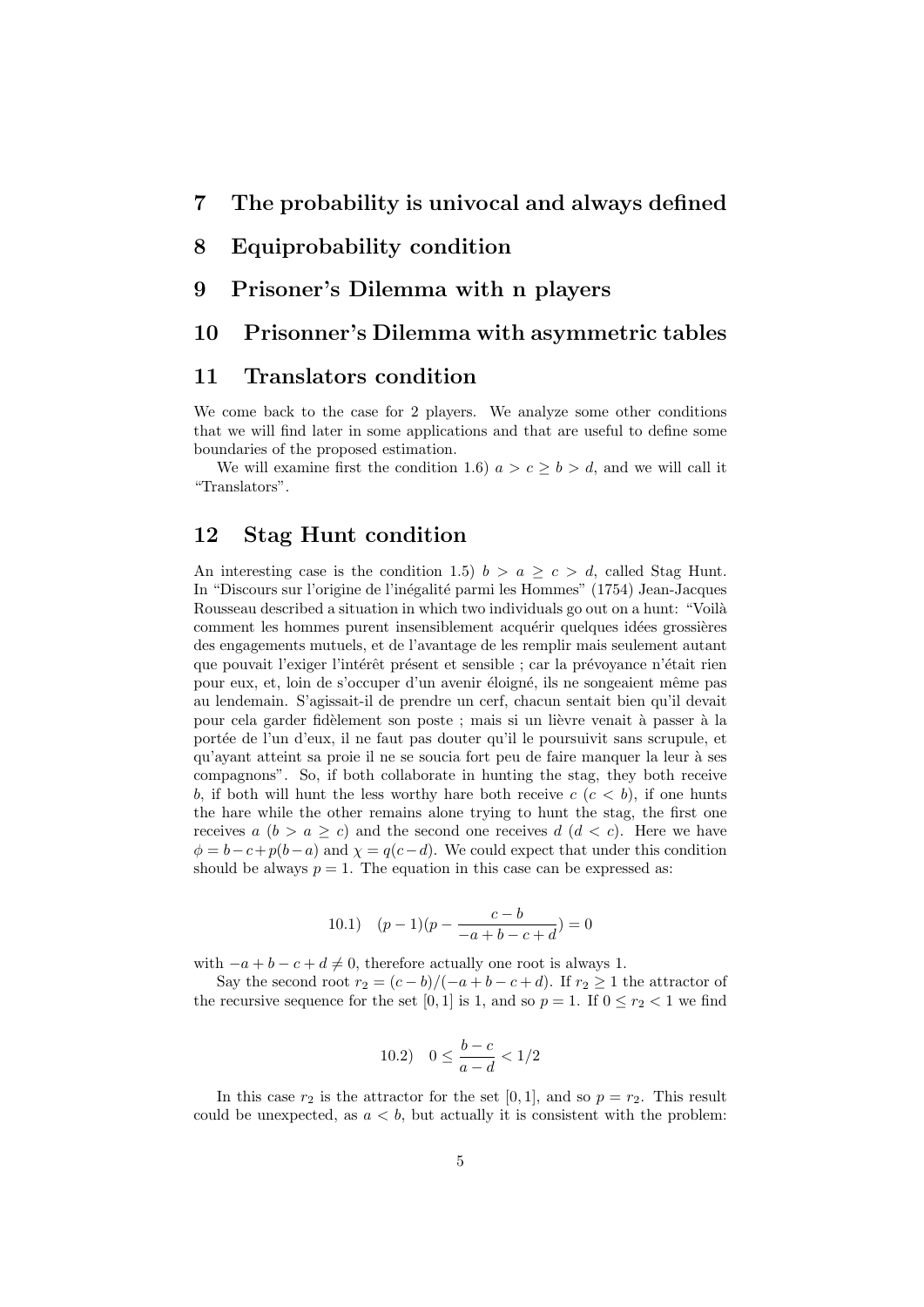for example, in the condition  $a - d \gg b - c$  (that respects the 10.2) the risk to receive d is not comparable to the small advantage  $b - a$ , so p is small. If  $a - b + c - d = 0$ , we find  $\chi = q(b - a) \Rightarrow p = \frac{b - c}{b - c} = 1$ , and it agrees with 10.2), being  $\frac{b-c}{a-d} = 1 \Rightarrow r_2 \geq 1$ .

### 13 Chicken condition

- 14 Battle of the Sexes condition
- 15 Application to a game based on the Prisoner's Dilemma
- 16 Application to the Diner's Dilemma

#### 17 Application to the Public Goods Game

#### 18 Application to the Traveler's Dilemma

This game was formulated in 1994 by Kaushik Basu and goes as follows. An airline loses two suitcases belonging to two different travelers. Both suitcases happen to be identical and contain identical antiques. An airline manager tasked to settle the claims of both travelers explains that the airline is liable for a maximum of \$100 per suitcase, and in order to determine an honest appraised value of the antiques the manager separates both travelers so they can't confer, and asks them to write down the amount of their value at no less than \$2 and no larger than \$100. He also tells them that if both write down the same number, he will treat that number as the true dollar value of both suitcases and reimburse both travelers that amount. However, if one writes down a smaller number than the other, this smaller number will be taken as the true dollar value, and both travelers will receive that amount along with a bonus/malus: \$2 extra will be paid to the traveler who wrote down the lower value and a \$2 deduction will be taken from the person who wrote down the higher amount. The challenge is: what strategy should both travelers follow to decide the value they should write down?

Say r the maximum value, s the minimum value, t the bonus, with  $r > s \geq$  $t > 0$  (r, s,  $t \in \mathbb{R}$ ). The two players have  $N + 1$  options: given  $v = (r - s)/N$ they can play  $s, s + v, s + 2v, ..., s + iv, ..., r$ , with  $i, N \in \mathbb{N}$ .

We will try to apply again the considerations in paragraph 6 to the case with the 2 options  $s + iv$  and  $s + jv$   $(j \in \mathbb{N})$ ; said  $T_{ij}$  the table considering the two options i or j, we define  $p_{ij}$  as the cooperation probability in  $T_{ij}$ , so the probability to play the biggest value between  $s + iv$  and  $s + jv$ . We obtain the following values, with  $i > j$ :

 $a = s + jv + t$  $b = s + iv$  $c = s + jv$  $d = s + jv - t.$ We find  $a > b \Rightarrow i - j < t/v$ , and  $t > 0 \Rightarrow c > d$ .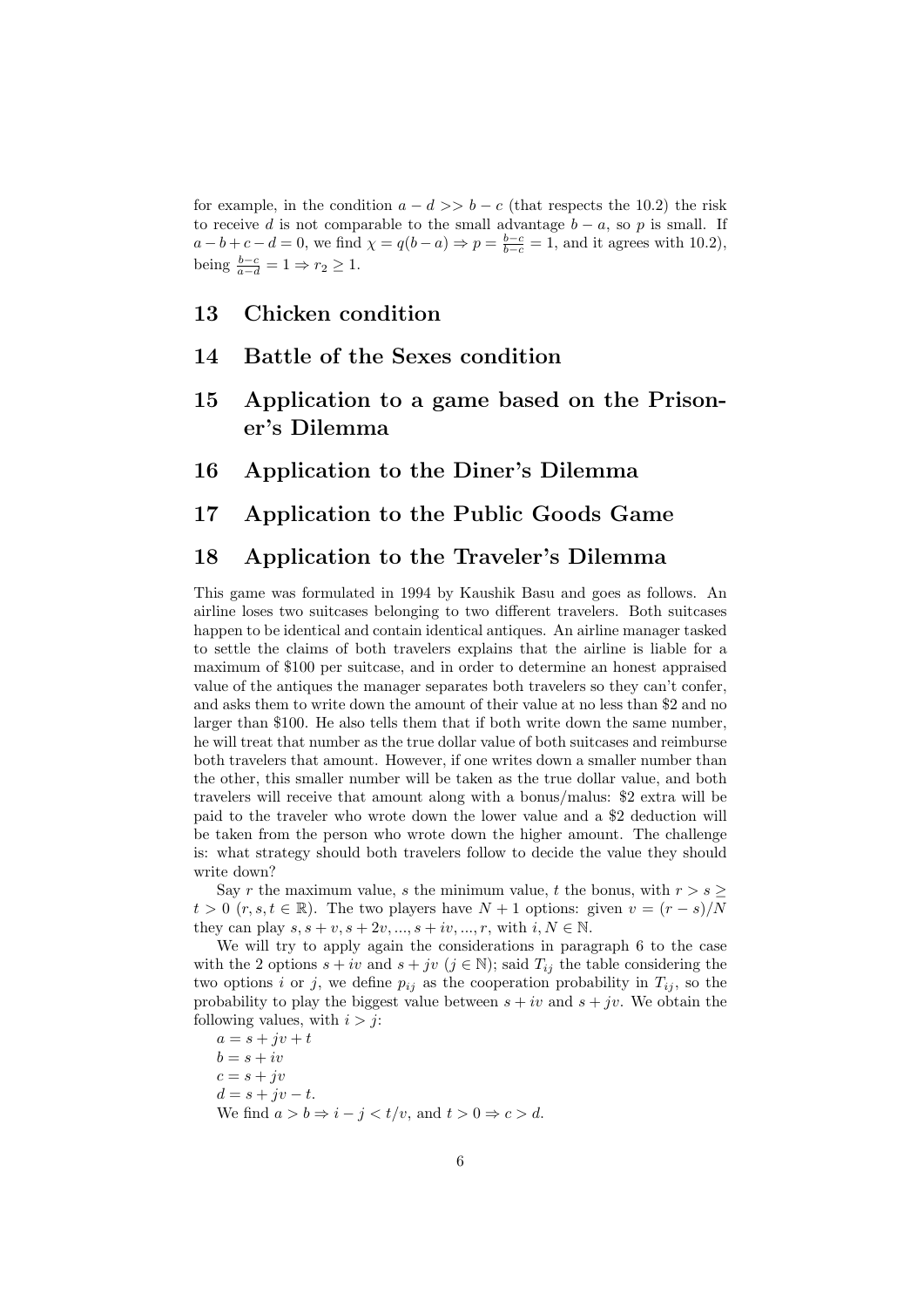$b > c \Rightarrow i > j$ , already known.

Applying the 4.3, we obtain the cooperation probability  $p_{ij}$  (for  $i > j$  it is the probability to play  $s + iv$ :

22) 
$$
p_{ij} = \frac{-(t + (i - j)v) + \sqrt{(t + (i - j)v)^2 - 4(i - j)^2 v^2}}{2(j - i)v}
$$

If  $i - j \ge t/v \Leftrightarrow b > a$  we are under the condition  $b > a > c > d$ , so we must apply the 10.1).

If  $i < j$  we just swap i and j, obtaining the same cooperation probability, that in this case will be the probability to play  $s + jv$ . We can see that  $p_{ij}$ depends on  $|i-j|$ , but not on i or j separately.

From the equation 6, we can see that the equiprobability condition is:

23) 
$$
3(b-c) > (a-d) \Leftrightarrow i-j > 2t/3v
$$

 $\sum_{j=0}^{i-1} p_{ij} + \sum_{j=i+1}^{N} q_{ij}$ ,  $W = \sum_{i=0}^{N} U_i$  and  $p_i = U_i/W$ . With the same method used for the Public Goods Game, we have  $U_i =$ 

For a simple numerical example, let us set  $r = 4$ ,  $s = 2$ ,  $t = 2$ ,  $N = 2$ (3 options),  $v = 1$ . We can see that for  $|i - j| = 1$  we have  $p_{ij} \approx 38\%$ ; for  $|i-j| \geq 2$ , considering the 10.2), we can check that  $(b-c)/(a-d) \geq 1/2$ , hence we have always  $p_{ij} = 1$ . We obtain:

$$
p_0 = p(2) \approx 20.6\%,
$$

 $p_1 = p(3) \approx 33.3\%,$ 

$$
p_2 = p(4) \approx 46.1\%.
$$

In the original problem, with  $r = 100$ ,  $s = 2$ ,  $t = 2$ ,  $N = 98$  (99 options),  $v = 1$ ; here also for  $|i - j| \ge 2$ ,  $(b - c)/(a - d) \ge 1/2$ , hence we have always  $p_{ij} = 1$ . We obtain

$$
p_{98} = p(100) \approx 2.01\%
$$

 $p_0 = p(2) \approx 0.0128\%$ 

$$
p_i = p(i + 2) \approx i0.0206\%.
$$

These results are consistent with what we could expect intuitively.

In the article The Traveler's Dilemma (Basu, Kaushik. Scientific American Magazine; June 2007) experimental results are reported, where  $r = 200$ ,  $s = 80$ ,  $N = 120$  (121 options),  $v = 1$ . For  $t = 5$  the average amount proposed by the players was  $\mu = 180$ , and for  $t = 80$  it was  $\mu = 120$ . Both results are quite far from the Nash equilibrium ( $s = 80$ ). With our method we obtain: for  $t = 5$ ,  $\mu = \sum_{i=0}^{N} (s+iv)p_i \approx 160$  and for  $t = 80$ ,  $\mu \approx 144$ . Our model is not too far from the experimental results.

#### 19 Application to the War of Attrition

#### 20 Conclusions

The proposed approach seems to describe quite well some classical games of the game theory, using an estimation of the players' behaviour to solve some paradoxes. This estimation can be seen as a convenience index for the different